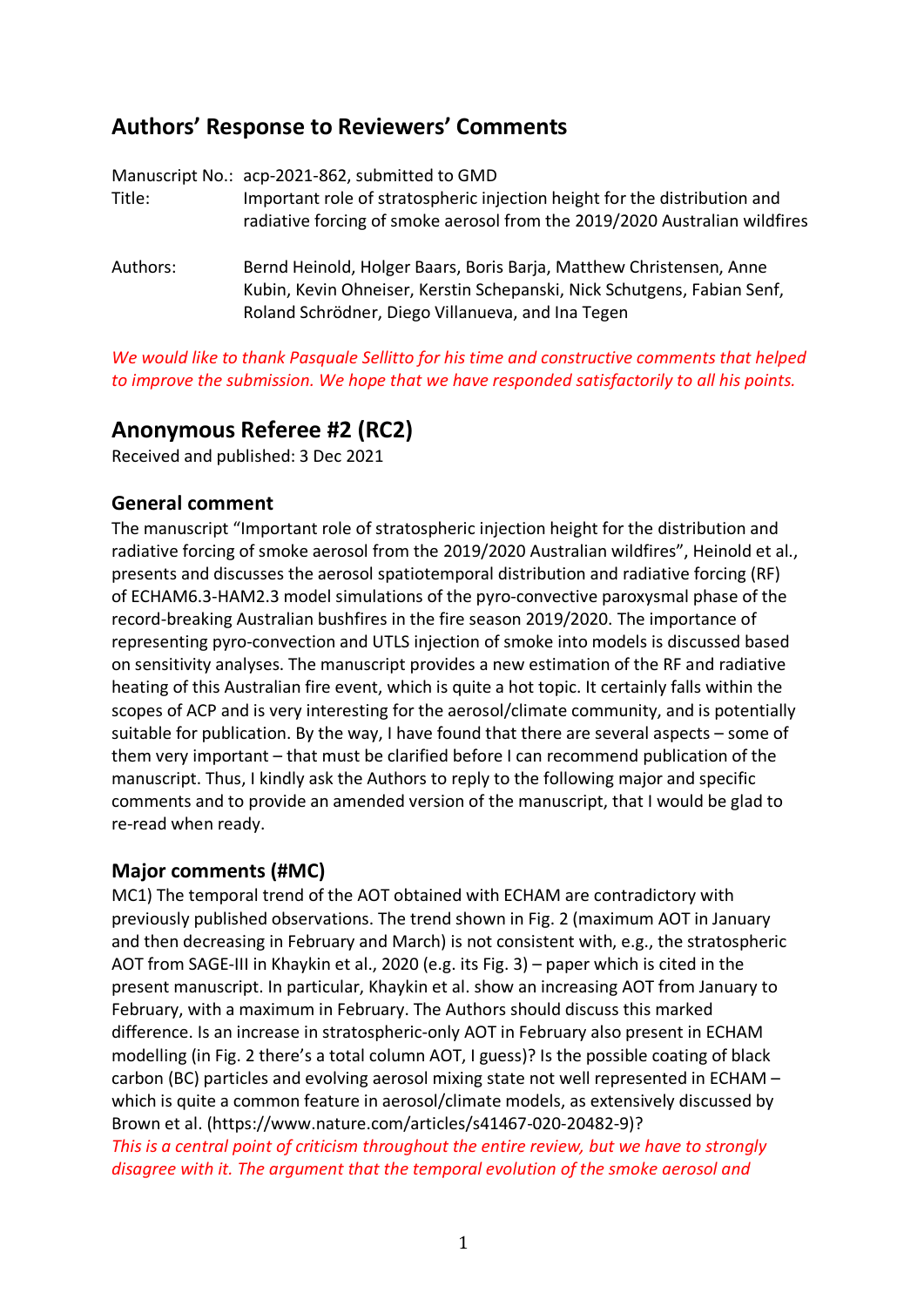*therefore the instantaneous radiative forcing estimates in the ECHAM-HAM simulations are supposedly misrepresented is incorrect.*

*In their figure caption of Figure 4, Khaykin et al. clearly state about the time lag between gases and aerosol particles that "The lagging increase of the aerosol mass is due to the fact that the OMPS-LP extinction retrieval saturates at extinction values above 0.01 km−1 . Profiles are, therefore, truncated below any altitude exceeding this value, which can lead to an underestimation of the early aerosol plume when it is at its thickest. This artifact, which explains the slower increase of aerosol mass than gases, persists until mid-February when the plume is sufficiently dispersed so that OMPS-LP extinction measurements no longer saturate." This clearly shows that extinction was too high to be not be measured in January and cannot be used for model comparison.*

*Peterson et al, 2021, which we now also include as a reference, provide emission strengths for the stratospheric smoke injection of 0.2-0.8 Tg for the pyroCb events on 29-31 December 2019 and 0.1-0.3 Tg for 4 January 2020. These values agree well with our simulation results. Secondary aerosol formation appears unlikely to be the explanation considering the required amount of smoke. However, it can be a source of model uncertainty, which is now also discussed in connection with the underestimation of modelled extinction profiles compared to lidar observations.*

*The study by Brown et al. (2020), mentioned by the reviewer, shows that aerosol-climate models (including ECHAM-HAM) may generally overestimate absorption by biomass burning aerosol due to an insufficient representation of the mixing state for fire aerosol. The revised version of the manuscript points out this uncertainty in more detail. For the extreme 2019/2020 wildfires, however, we can show in comparison with single scattering albedos (SSAs) derived from lidar measurements for this particular event that the assumptions about the optical properties of the smoke particles in the model are reasonable, with SSA values of 0.79–0.8 (550 nm) in the lidar inversions and slightly more reflecting values of 0.82–0.85 in the model.* 

MC2) The Authors obtain a relatively large and positive RF at top of atmosphere (TOA), which is basically in contradiction with all estimations available at the moment (Khaykin et al., Yu et al., Hirsch and Koren, papers that are cited in the manuscript). The observational (Hirsch and Koren) and hybrid observational/modelling (Khaykin et al.) estimations agree on a relatively large negative TOA RF. The Authors interpret this disagreement with respect to these previous estimations as the result of all-sky calculations and the high surface reflectivity in the present manuscript, which, I agree, can partially explain that. By the way, the RF is very sensitive to optical properties of the aerosol layer (in particular, the absorption properties of the layer and its angular distribution of scattering, see discussion in SC56 and other SCs). In addition, also Yu et al. obtain a negative TOA RF but at all-sky conditions. This should be discussed more thoroughly in the text (see suggestions in several of the following specific comments) and the different statements supporting a positive RF must be smoothed a bit.

*The review of the above-mentioned papers shows that there is no reliable all-sky estimate of the aerosol radiative forcing for this event to be compared to our model results. They mostly refer to clear-sky conditions and predominantly to open ocean: (1) Khaykin et al. (2020) simply derive an all-sky forcing (RF) by assuming that "all-sky RF [are] reduced to about 50% of the clear-sky RF", which a priori excludes the possibility of a change in sign. (2) Hirsch and Koren present a clear-sky value from the CERES data that is at least significant at 20-60°S, but otherwise is not significant in the deviation from the CERES mean. However, they also find a*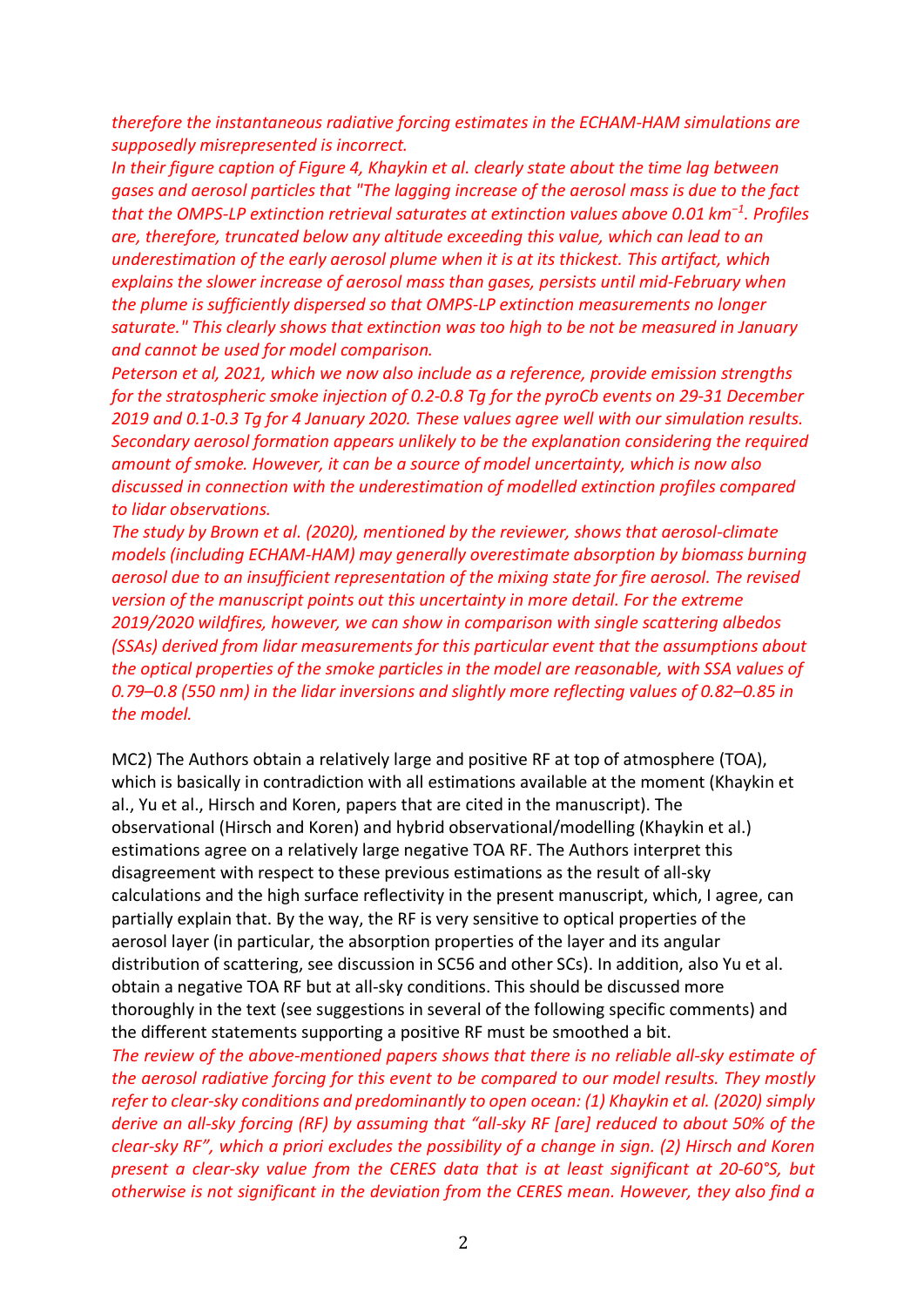*possibly significant positive forcing above clouds and Antarctica, but the low accuracy of the CERES data in these regions does not allow a more precise statement. (3) Yu et al. (2021) consider only clear-sky conditions but provide an effective forcing for shortwave and longwave radiation in contrast to the instantaneous forcing in this study. The atmospheric adjustments included in the effective forcing obviously reduce the instantaneous forcing considerably. Nevertheless, the instantaneous forcing we present is important as a measure of the energy added instantaneously to the atmosphere (here the stratosphere). Thermodynamical and dynamical adjusments are currently under research and will be treated more extensively in a future study.*

*Regarding the optical properties of the fire aerosol, the comparison with the lidar-based inversions of single scatter values was strengthened, and the asymmetry parameter was included in the discussion (see the reply to the specific comments). This analysis, however, further supports that the optical properties of the fire aerosol are reasonably realistic for this case, and thus the positive instantaneous solar radiative forcing at TOA.* 

#### **Specific comments (#SC)**

SC1) P1 L24-25: "Global…wildfires": I would not call this "uncertainties" but rather "incomplete representation", like said in the following line, or something similar *"show significant uncertainties" was replaced by "lack adequate descriptions of".*

SC2) P1 L27: Its more "observation-based input to the simulations" than "observation based approach"

*Agreed. Changed accordingly.*

SC3) P1 L28: please add "Based on our simulations,…" before "The 2019-2020 Australian fires caused…"

*Done.*

SC4) P1 L32: "While at surface,…" is an awkward way to start a sentence, please rephrase. *Done.*

SC5) P1 L34: "deep wildfire plumes…", "deep" is a bit too generic here: do you mean "with high altitude injection" or just "extreme"?

*Exactly, high-altitude plumes were meant here. The previous wording was obviously inspired by deep pyro convection.*

SC6) P2 L5: "life": do you mean "wildlife"? *No, we had all life in mind here, not just wildlife but also people. Therefore, we would prefer to keep just "life".*

SC7) P2 L6-7: "In addition…whether", this is an awkward sentence, please rephrase *Agreed. The sentence was rephrased.*

SC8) P2 L14-17: please add SAGE-III and TROPOMI observations (as shown by Khaykin et al., 2020) into the discussion of evidences of the fire with satellites *SAGE-III and TROPOMI were added to list of satellite detections.*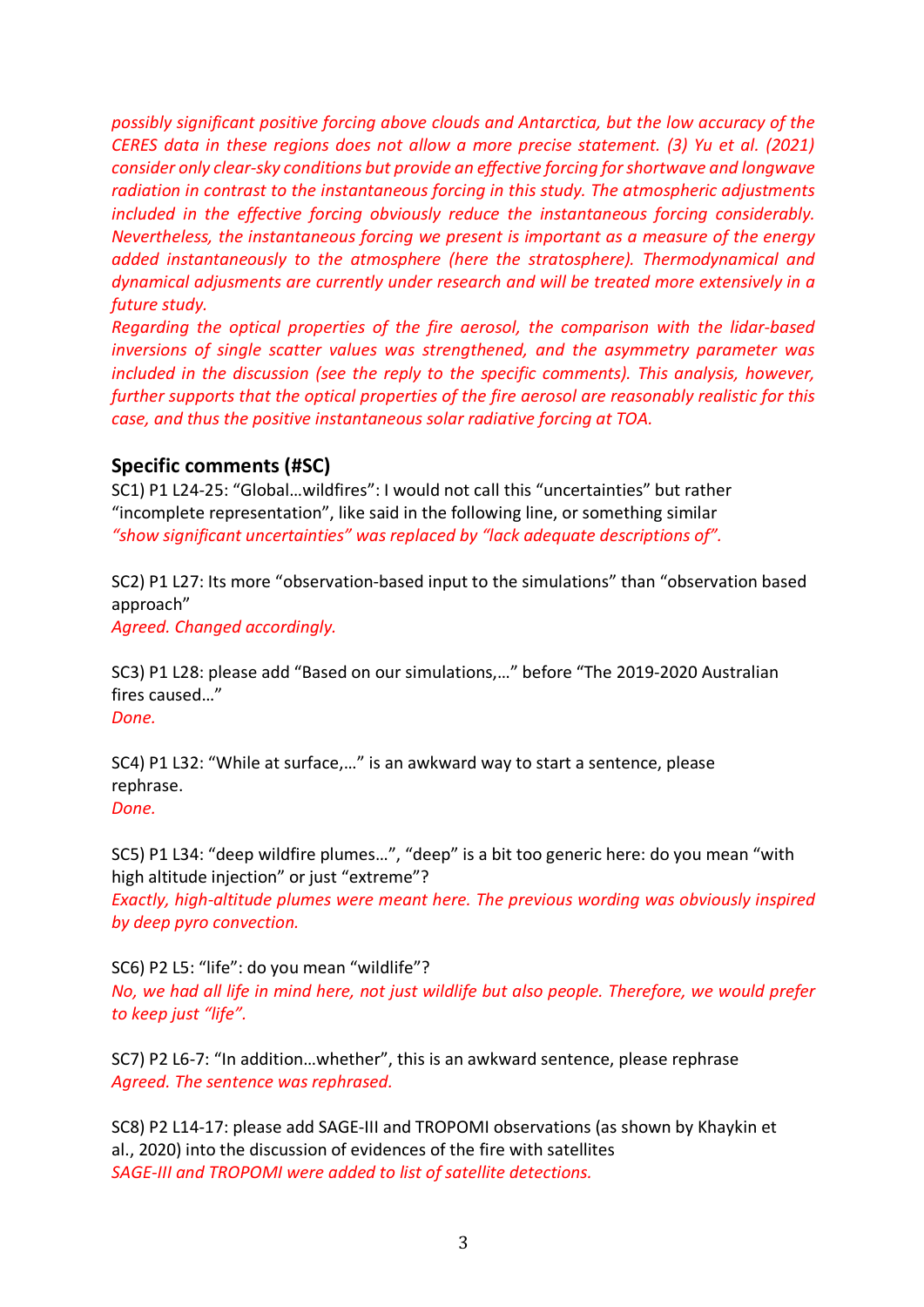SC9) P2 L18-19: The first estimation of the radiative forcing of Australian fires was provided by Khaykin et al., 2020, with hybrid observations/modelling approaches. Please mention this manuscript and the method.

*The method and the estimates of the radiative forcing of the Australian fire aerosol by Khaykin et al. (2020) were added as requested.*

SC10) P3 L1-3: please break this very long sentence *Done.*

SC11) P3 L5-6: Radiative-heating-induced self-rising can occur in fires but this is not the norm, so please smooth this sentence *Agreed, the statement has been softened.*

SC12) P3 L9: "effects": Please specify which specific effects

*In order to be more specific, the sentence was adapted and now reads: "Such extreme wildfires and associated deep pyroconvection, for which injection of biomass burning smoke into the stratosphere has been observed, can have similar effects as volcanic eruptions in terms of stratospheric aerosol injection and radiative impact."*

SC13) P3 L10-11 "which is considered to be the strongest warming short-lived radiative forcing agent.": please add a reference for this statement

*In an earlier version of the manuscript, this referred to particulate climate forcers. As the current formulation is more general, we have corrected the statement and added references.*

SC14) P3 L11-12: "In addition…emitted": also precursors of secondary organic aerosols can be emitted, please mention

*Now also precursors of secondary organic aerosol are mentioned.*

SC15) P3 L12: "…radiative properties…": you might mean "optical properties" *"radiative properties" replaced "optical properties".*

SC16) P3 L13-14: "…as well…altitude.": not clear, what do you mean?

*As explained by Ban-Weiss et al. (2012), absorbing aerosol like black carbon (BC) in lower atmospheric layers heats the surface due to diabatic heating. If located at higher altitudes, instead, it has a cooling effect, as the increased solar absorption is compensated by stronger outgoing long-wave radiation. Furthermore, Ban-Weiss et al. show that BC at high altitudes reduces high-altitude cloud cover, which also results in a surface cooling.*

SC17) P3 L16: "…the recent accumulation of extreme wildfires...": you mean "aggregated effect"?

*What was meant is "the recent series of extreme wildfires". The wording was changed accordingly.*

SC18) P3 L21: please remove "more" *We believe "most" was meant, which we removed.*

SC19) P3 L27: not sure that "to capture" is the right verb here *The verb "capture was replaced by "address".*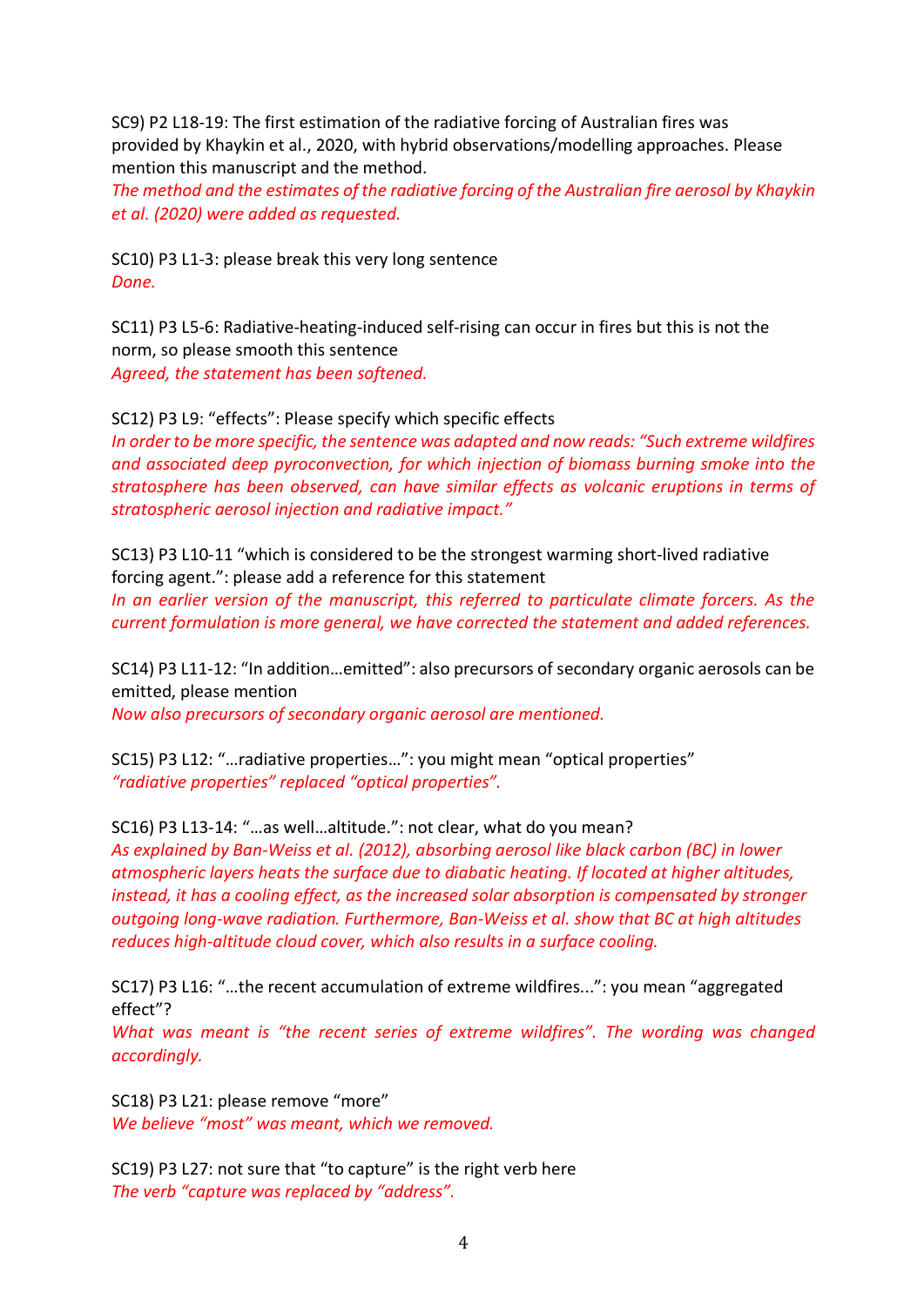SC20) P4 L18: "height profiles": do you mean "vertical profiles"? *Replaced.*

SC21) P5 L10-12: which altitudes for these vertical layers in the model? *Note that these are not fixed injection heights. The PBL height is largely driven by the surface fluxes and associated vertical mixing. It therefore varies strongly in time and space. For this reason, no explicit altitude values can be given here.*

SC22) P5 L14: "47 levels": which approximate vertical resolution?

*The vertical resolution is variable across, but approximate values are now given for relevant altitudes: "In the vertical, the model is set up with 47 levels with increasing layer thickness from the ground to 0.01 hPa (~80 km). The vertical resolution ranges from approximately 70 m at surface to 500 m at 2.5 km and 1100 m at 15 km height and coarsens accordingly thereabove."*

SC23) P5 L18-19: "AOT and vertical profiles of extinction": This looks redundant as the AOT is just the vertical integration of the aerosol extinction.

*This may have looked redundant in the way it was written. However, the aerosol extinction profiles are calculated by an online lidar simulator that was implemented especially for such comparisons with CALIOP and ground-based lidar measurements. We have expanded the description.*

SC24) P5 L28: "Since no direct information was available on the actual pyroconvective injection heights…": This is not completely true as Khaykin et al. give an upper bound for the injection altitude at circa 17 km using CALIOP, and it is also shown at approximately this altitude for Hirsch and Koren, 2021 (as you mention later in the text). Please correct the sentence.

*This statement is meant literally. There was in fact no direct information at or above the wildfire sites, which can be typically used in models. There was no reliable radiative power information from satellites (otherwise it would have been included in the GFAS data) or other, possibly in-situ observations due to cloud cover (and heavy smoke). All approximate values for the injection heights in the studies mentioned are of course reasonable but based on satellite observations at some distance from the Australian continent or model assumptions from which the emission height was inferred. This is what we have also tested within the sensitivity study.*

SC25) P5 L37-38: The results of Hirsch and Koren (2021), seems more to show that smoke injection is injected at altitudes >16 km. Why do you say "14 km"? *Hirsch and Koren (2021, suppl.) found "smoke fragments […] located on the lower stratosphere below 17 km […] during the fire emissions."* 

*We find that the vertical spread in the CALIOP imagery justifies the "14 km" assumption, in particular, since due to the vertical resolution in the model in the tropopause region a larger altitude range is directly affected. We point this out more strongly in the text now.*

SC26) P5 L38-39: "In addition…the original biomass burning injection…": The original injection is what is described above (P5 L10-12)? Please clarify in the text. *Yes. The details of the original fire injection are given here again to make this clear.*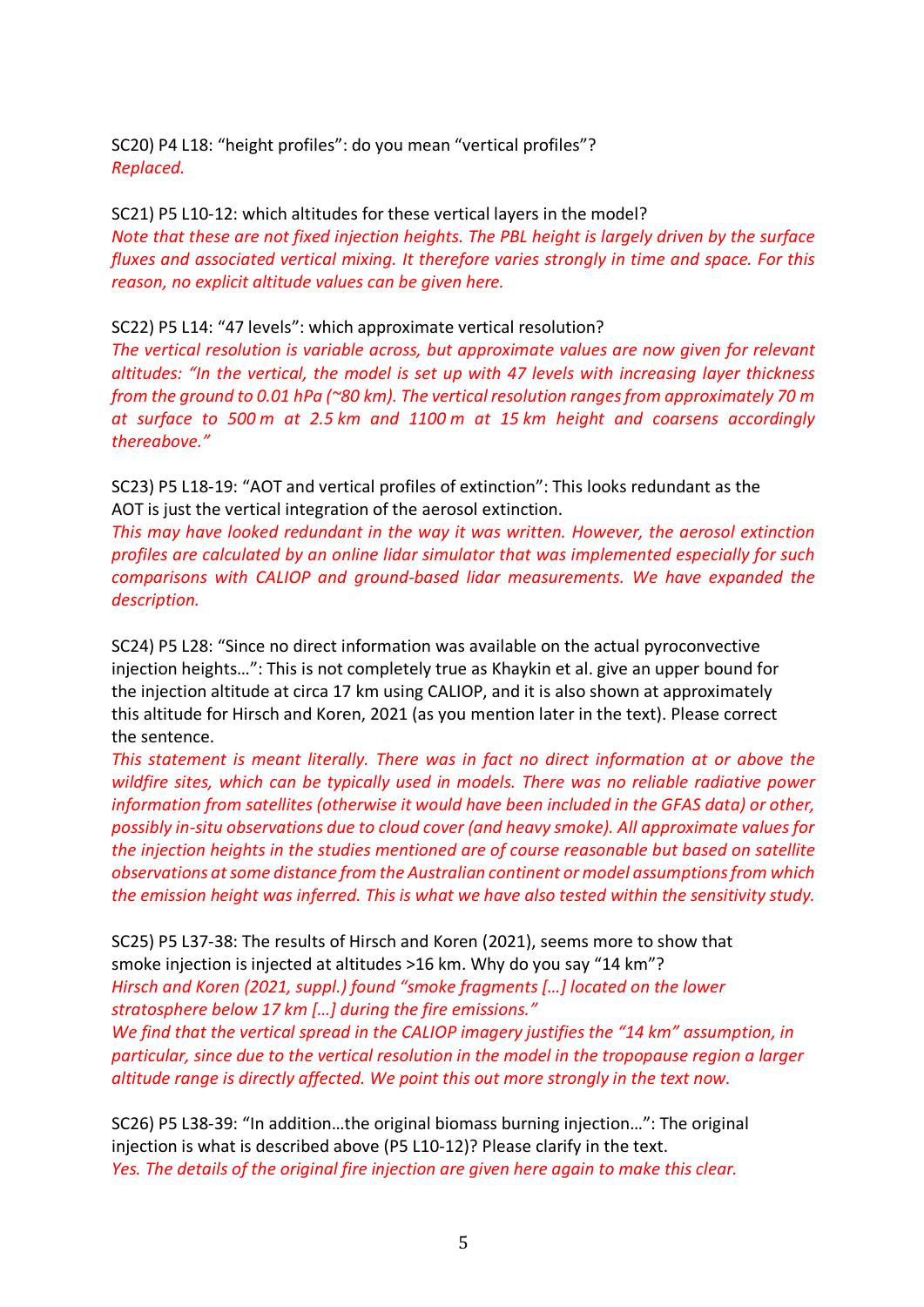SC27) Table 1: in the NoEmiss lines, when you say "1 April" you mean "4 January"? *It is in fact 4 January. Many thanks for spotting this obvious mistake.*

SC28) More in general on the NoEmiss scenario: In the NoEmiss scenario, how are the previous emissions from Australian fires (i.e. the Australian fire season prior to 29/12/19) considered?

*All other days except the mentioned pyroCb days are treated as in the original configuration. This was added to the text for clarification.*

SC29) P6 L11: please suppress "significantly" *Deleted.*

SC30) P6 L12: The long-term mean ("which implies…") is not shown in Fig. 1b, so please explain how it is calculated and rephrase the sentence?

*Please also note our response to reviewer #1. Now, Fig. 1b is already referred to in the introduction to show the hemispheric spread of Australian Smoke. Here, only the AVHRR AOT mean values for January are presented. The calculation is described in the Methods section.*

SC31) P6 L13: "AOT": please mention wavelength *Done.*

SC32) P6 L14: "compared…half a year": this is not clear at all, please rephrase *Deleted.*

SC33) P6 L15: "…relative to 2019": You mean wrt the monthly mean AOT for January 2019? Please clarify in the text *Done.*

SC34) Figure 2: wrt MC1, the trend (maximum AOT in January and then decreasing) is not consistent with observations, e.g. the SAOD from SAGE-III in Khaykin et al., 2020 (Fig. 3). Please explain why

*Again, note that the peak AOT in Khaykin et al. (2020) is actually likely delayed. The authors point to saturation effects in the satellite retrievals in the caption of their Fig. 4 as an explanation.*

SC35) P7 L8: "The emissions…are reproduced…": The emissions are not "reproduced" by ECHAM but are "an input" to ECHAM: please rephrase

*We agree. The sentence was rephrased to read now: "The dispersal of this smoke plume is reproduced using the global aerosol-climate model ECHAM6.3-HAM2.3 with the pyroconvective injection heights prescribed."*

SC36) P7 L 10: "…provide an insight…due to wildfire smoke…": If NoEmis has only the smoke emissions of 29-31 December and 4 January switched off, then this comparison does not provide "the AOT distribution due to wildfire smoke" but rather "the AOT distribution due to pyro-convective events of 29-31/12 and 04/01". Please verify and possibly correct.

*Correct, this was well spotted and was corrected in the manuscript.*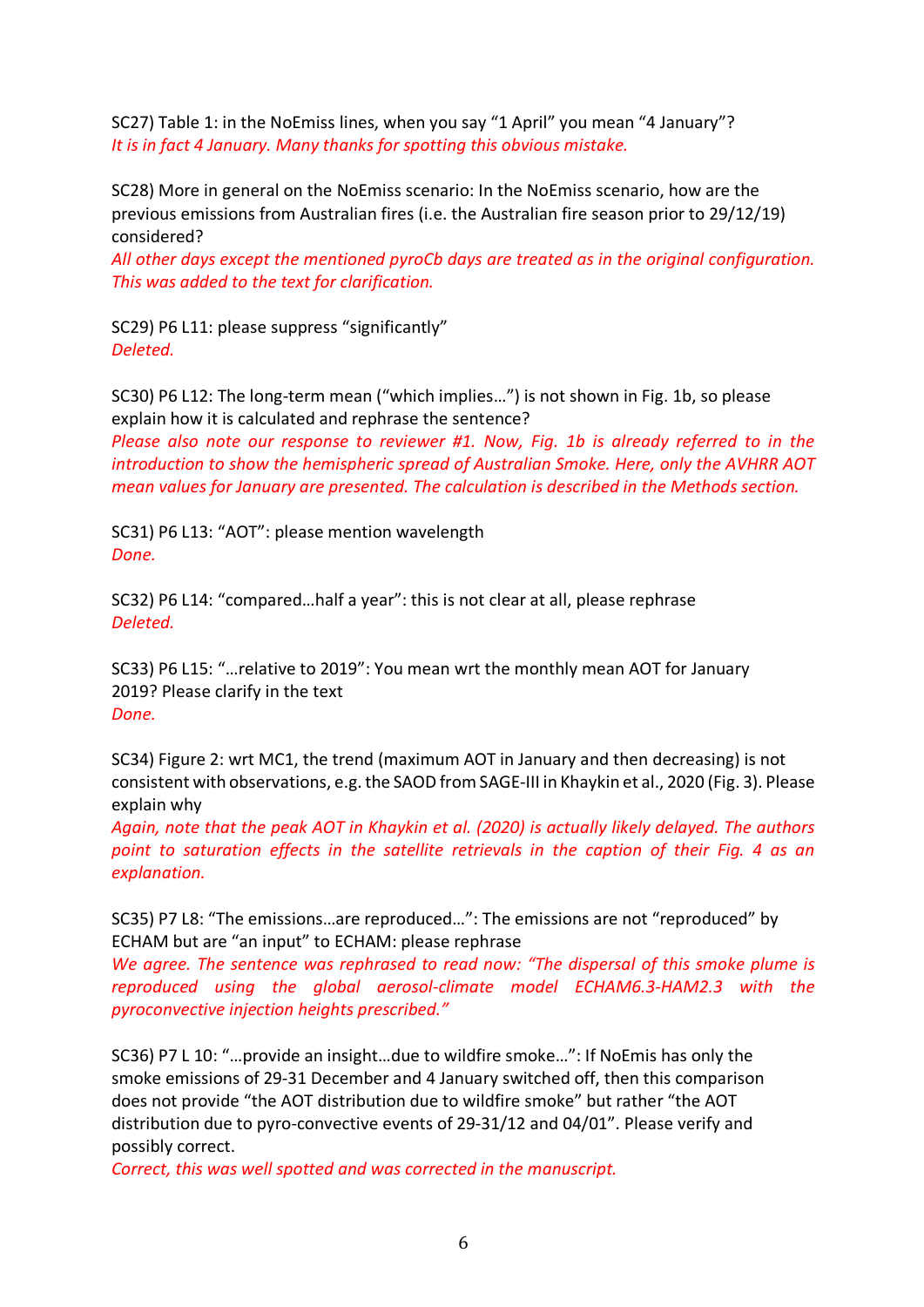SC37) P7 L16: "AOT differences": Differences with respect to what? *This again refers to the difference between TP+1 and NoEmiss simulation results, which is now included in the text.*

SC38) P8 L15: "…is clearly better": Is it "clearly" better? Not to my eyes: the comparisons with different injection altitudes looks quite similar to me. This is not so surprising because the effect of the fires on the column AOT is not as strong as the one at selected UTLS altitudes (as visible in Fig. 4). Please, based on that, smooth these statements, and reconsider this discussion.

*The comparison of modeled and observed AOT in Fig. 3 may give this impression at first glance. However, considering the actual change in modeled AOT against the background of the in general very low levels of AOT at the Southern Hemisphere sites, the UTLS injection heights in fact lead to a substantial improvement. Now, we explicitly point out this fact.*

SC39) P8 L16-17: please suppress "using…above" (this is already clear from scenarios descriptions above, so is redundant) *Deleted.*

SC40) P8 L18-19: "…indicating that the modeled effect…stratospheric smoke": This statement is not true because the solar absorption depends not only on the aerosol load but also on the optical properties of the aerosols - and then, for your estimations, on the assumptions made in the model on composition and atmospheric evolution of the smoke plume. Please smooth the statement.

*This statement was modified in the manuscript.* 

#### SC41) P8 L19: "is larger" --> "is slightly larger"

*We disagree. The bias of the BASE case is on average about 30% larger than for the other cases using UTLS smoke injection. This quantitative information was added to the discussion.* 

SC42) P8 L20: "…correlation is also lower": From Tab. 2 it looks like BASE R is quite comparable wrt TP(+-1) and the others setups. *Replaced by "slightly lower".*

SC43) P8 L25-26: "which is also consistent with the CALIPSO satellite lidar observations": Which CALIPSO observations? (they're neither in Fig. 4 nor 5) *The CALIOP comparison was deleted at this point.*

SC44) P8 L28: "reflect" is not a good choice here as a term, as it also has an optical meaning: please change term *Replaced by "evident".*

SC45) P8 L28: "These remarkable values…": what do you mean? *As now written, it is meant: "This remarkable wildfire smoke layering…shown in Fig. 4…"*

SC46) P9 L9-10: "again…apparent": You refer to Fig. 4 I guess: please mention this in the text.

*A reference to Fig. 4 was added.*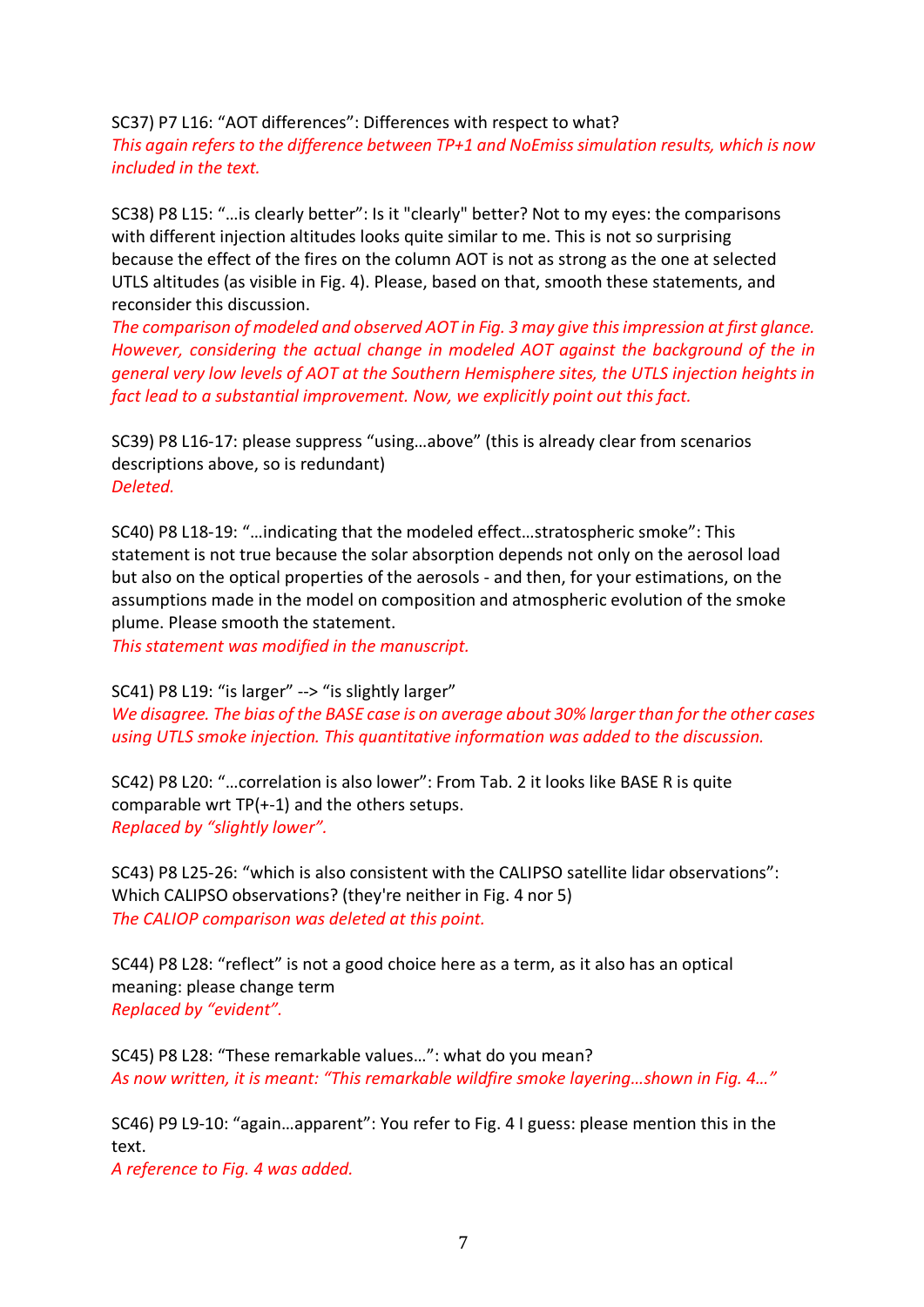SC47) P9 L12-13: "The model results…smoke layer": This is not peculiar of the simulations but only empirically visible in Fig. 4 and 5 (for model as well as in the lidar observations): please rephrase.

*Agreed. We included a reference to the discussion of Figure 6 here.*

SC48) Figure 4: Please spell "coeff." and not "cf."; please use "km-1" as aerosol extinction units

*Corrected.*

SC49) Figure 5: here as well, please use km-1 as aerosol extinction units. Also, for the sake of visual clarity of the comparison, why not suppressing the pressure vertical axis and just put the height on the left, for your simulations results? *The Figure was revised accordingly.*

SC50) P10 L10: "For other model scenarios": Please specify which scenarios. *Thank you for pointing out this inaccuracy. Meant are of course only model scenarios with prescribed pyroCb smoke injection. This we added to the sentence.* 

SC51): Your estimation of the heating rate: The heating rate is very sensitive to the aerosol optical properties, please mention this in the text as a reason for large uncertainties in your estimations. Also: are these shortwave-only or shortwave+longwave heating rates?

*Again, all estimates of smoke radiative effects in this study are for the solar wavelength band, which was made clear here also for the heating rates. The uncertainties due to the aerosol optical properties in the model are discussed in Sec. 3.2.* 

SC52) Figure 6: are these "monthly averages" for January? Please mention this in the caption.

*Done.*

SC53) Figure 7: Would it be possible to have a altitude vertical axis as well? *Figure 7 was completely revised. It now has a height axis. In addition, the geographical area was limited to the longitudes between Australia and Argentina (145°E - 70°W) and the tropics/subtropics (30°S - 60°S) were excluded as suggested by Reviewer #1. Furthermore, an averaging error in the previous version was corrected.*

SC54) P12 L6: "greenhouse forcing": You mean "greenhouse gases forcing"? Black carbon also can produce greenhouse effect (but it's particle, so better to be more specific) *Correct, what is meant is the greenhouse effect caused by anthropogenic aerosols and gases, as it is now written.*

SC55) Your RF estimations: same question as for the heating rates: are these estimation for SW-only or LW+SW?

*All estimates of smoke aerosol forcing in this study are for the shortwave radiation. This was made clear in several places in the text.*

SC56) With reference to MC2: the RF of aerosols depends very strongly on the optical properties of the aerosol layer, which in turns, and this is very important for the complex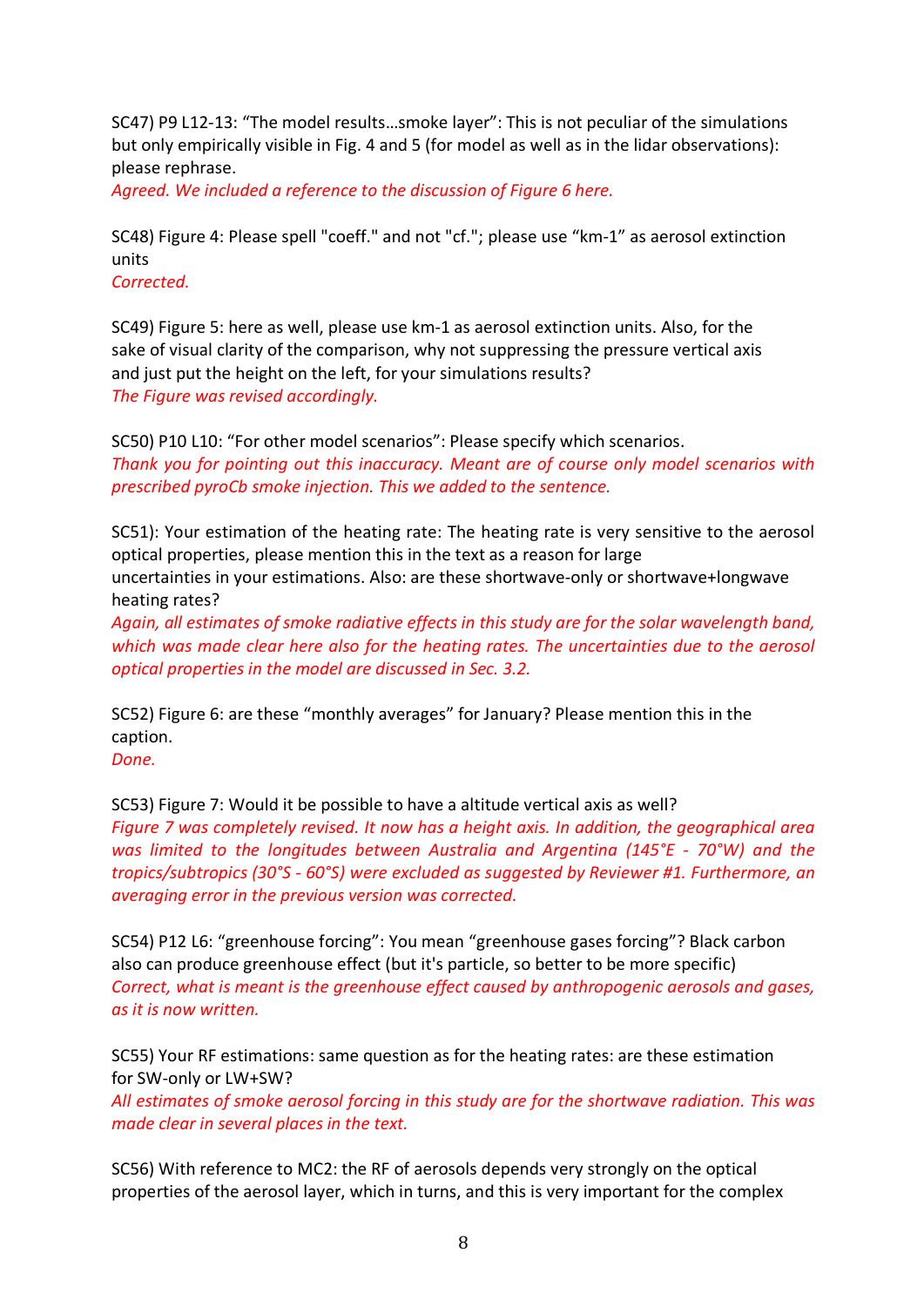smoke emissions by fires, depend on the atmospheric evolution of the plumes. In particular, the aerosol RF depends quite strongly on both absorption properties (summarised by SSA) and the angular distribution of scattering (the phase function, summarised by the asymmetry parameter). Examples of such variability of RF on these two integral optical parameters (for volcanic aerosols, but it applies more in general) can be found here;- Sellitto et al., 2020 (https://www.nature.com/articles/s41598-020-71635-1), see their Fig. 5 - Kloss et al., 2021 (https://acp.copernicus.org/articles/21/535/2021/), see their Fig. 9. The situation can be even more complex for fire emissions, where the optical properties of the emitted and secondary formed aerosols, as well as their evolution in a complex environment of high humidity, many gaseous emission and locally high temperatures. Thus, your estimation depends strongly on the somewhat arbitrary assumptions of your simulations. This must be critically discussed in the text.

*The assumptions in this study are not arbitrary. The ECHAM-HAM model is a widely used community model that has been thoroughly evaluated for aerosol processes and aerosolclimate interactions. The only assumption that differs from the default configuration is the adjustment of the smoke injection heights for the 4 pyroCb days. This is also not arbitrary but based on ground-based and satellite observations and, moreover, is shown to be reasonably realistic by the evaluation performed.*

*In addition, the comparison of single scattering values in the model with the lidar-based inversions as well as the newly included mention of the asymmetry parameter shows that the particle optical properties are adequate for this fire event and thus the positive instantaneous solar radiative forcing at TOA.* 

SC57) P12 L13-17: Yu et al. (2021) also obtain a slightly negative TOA RF using a model and theirs are all-sky estimations. Please notice that their estimations are SW+LW (personal communication). As a matter of fact, your RF being positive is quite in contradiction with all previous observations, simulations and hybrid estimations of the TOA RF for Australian fires 2019/20, clear- and all-sky, and this must be mentioned in the text.

*Yu et al. (2021) only look at clear-sky conditions. However, in contrast to the instantaneous forcing estimated presented in this study, they provide an effective forcing for shortwave and longwave radiation. The atmospheric adjustments included in the effective forcing reduces the instantaneous forcing, especially due to the high altitude of the smoke aerosol layer, resulting in an overall negative TOA forcing.* 

*Note that our clear-sky instantaneous TOA forcing actually agrees well with the clear-sky effective TOA forcing from Yu et al. (2021) for solar radiation, for which the rapid adjustments are of minor importance.*

SC58) P12 L20-21: This is another reference that can be helpful in comparing your results with volcanic eruptions: https://www.nature.com/articles/ncomms8692?proof=t *Many thanks for this additional reference.*

SC59) P12 L22-24: No mention to the stratospheric vortex driven by rapid vertical transport + plume heating seen for this fire event? (Khaykin et al., 2020; Kablick et al., 2020). *This was implicitly meant by the "responses in atmospheric dynamics". However, this is now explicitly mentioned: "Khaykin et al. (2020) actually showed that a self-sustained 1000 km anticyclonic vortex formed as a result, which traveled through the stratosphere for weeks, accompanied by a local ozone reduction".*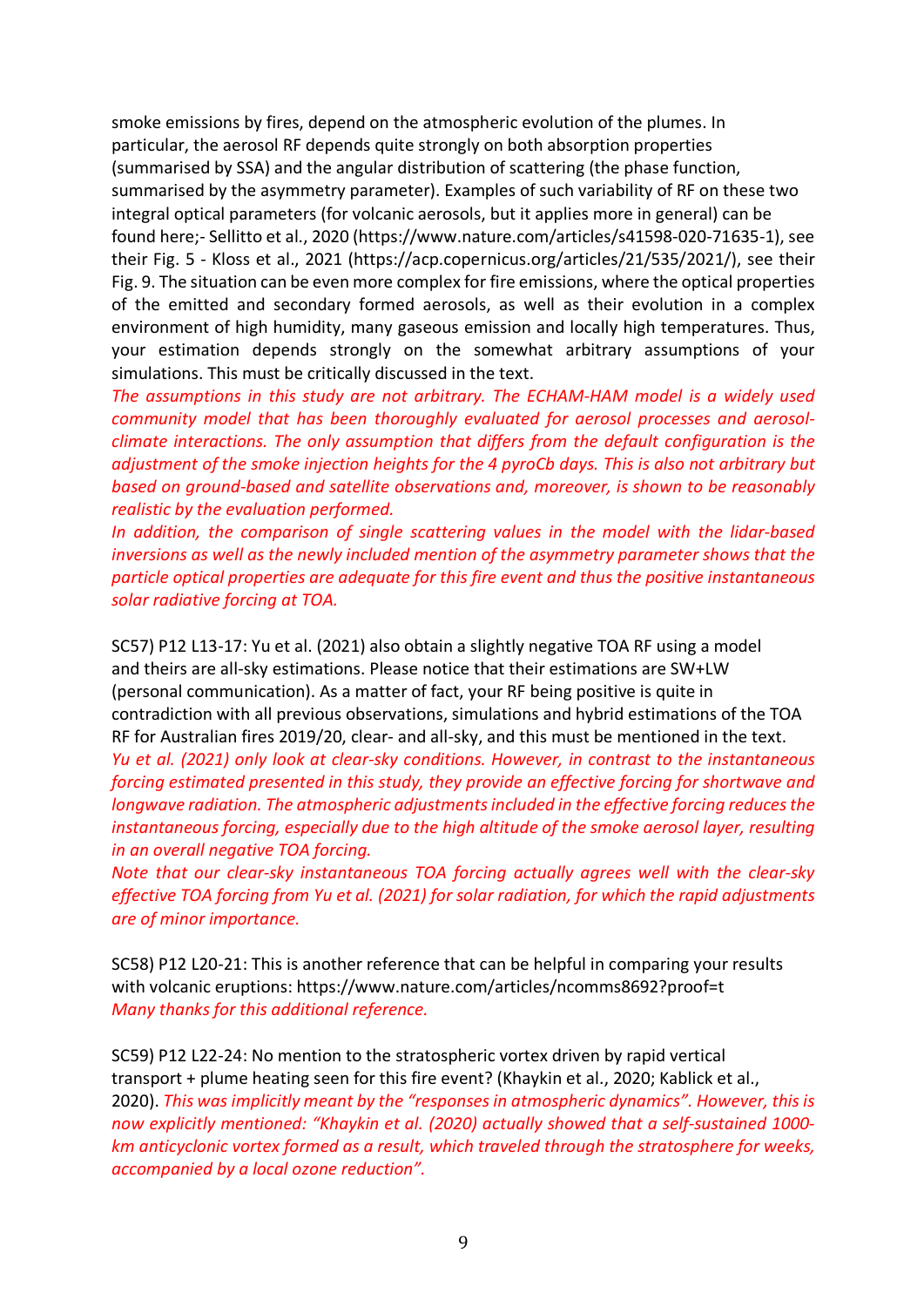SC60) P13 L7-8: "uncertainties in AOT; in particular…single scattering albedo…": This should be rephrased: the AOT representation and single scattering albedo are only in part inter-dependent. In addition, the angular scattering properties of the aerosol layer is also (or, at some conditions, even more) important for RF estimations (see Sellitto et al., 2020; Kloss et al. 2021, mentioned at SC56), and this should be mentioned.

*This sentence now includes the asymmetry parameter as a source of uncertainty, which is additionally addressed later in this section. See also the response below.*

SC61) P13 L9: "SSA lies between 0.82-0.85…". Single scattering albedo (and asymmetry parameter of soot aerosols, see SC60) may be significantly affected by their mixing states, and coating of BC. SSA can be significantly larger (up to ~0.95 at 550 nm) if BC is coated by aqueous secondary aerosols (organic or sulphate) - e.g.

https://www.nature.com/articles/s41467-020-20482-9 . Also, and importantly, it looks like smoke aerosols are too absorbing in models due to a generally incomplete representation of the aerosol mixing state for biomass burning aerosols:

https://www.nature.com/articles/s41467-020-20482-9 . This must be mentioned and discussed in the text, as this might be a large source of uncertainties for your RF

estimations (as well as heating rates estimations and, even more at the basis, AOT fields). *We are aware of this study on the apparently widespread overestimation of absorption of biomass burning aerosol in aerosol-climate models.*

*The revised version of the manuscript now discusses this point in more detail, including a reference to the study of Brown et al. (2020). In addition, the comparison with current lidarbased derivations of SSA values for other intense fire events and for this one in particular was made more concrete. These values, however, support our previous conclusion that smoke absorption is even slightly underestimated in the model for this extreme wildfire case.*

*Regarding the asymmetry parameter, it is difficult to make an evaluation because the exact morphology of the smoke particles is not known. For the smoke particles, only the asymmetry parameter of the fine mode fraction is relevant here. In our model, the asymmetry parameter for the Australian smoke is about 0.6 at 550 nm, which however is in good agreement with typical values for wildfire aerosol in the literature (see e.g., Reid et al., ACP, 2005).*

*In the case of the volcanic ash, mentioned by the Reviewer, the asymmetry factor is even more uncertain due to the more irregular particle shapes (depending on the eruption type) and the uncertainties in radiative forcing may not be directly comparable.*

SC62) P13 L11-12: "For the 2019-2020 Australian fires, first inversion results even point towards SSA values just below 0.8, as calculated using the method of Veselovskii et al. (2002).": more details are called here.

*The sentence was rephrased to include more details as well as a reference for the lidar-derived SSA value.*

SC63) P13 L14-15: "Thus, together with the low bias of the modeled smoke AOT, we argue that our results illustrate a conservative estimate for the positive TOA forcing of this event.": This statement is definitely too strong, due to the large uncertainties discussed in my previous comments and to the fact that all previous RF estimations (Khaykin et al., Hirsch and Koren, Yu et al.) indicate rather a negative RF at TOA.

*Based on the revised discussion on the uncertainty factors of the model estimates of the radiative forcing for the Australian smoke, we see us actually more confirmed in our statement (see the response to SC61). It should also be emphasized again that this study, unlike those*